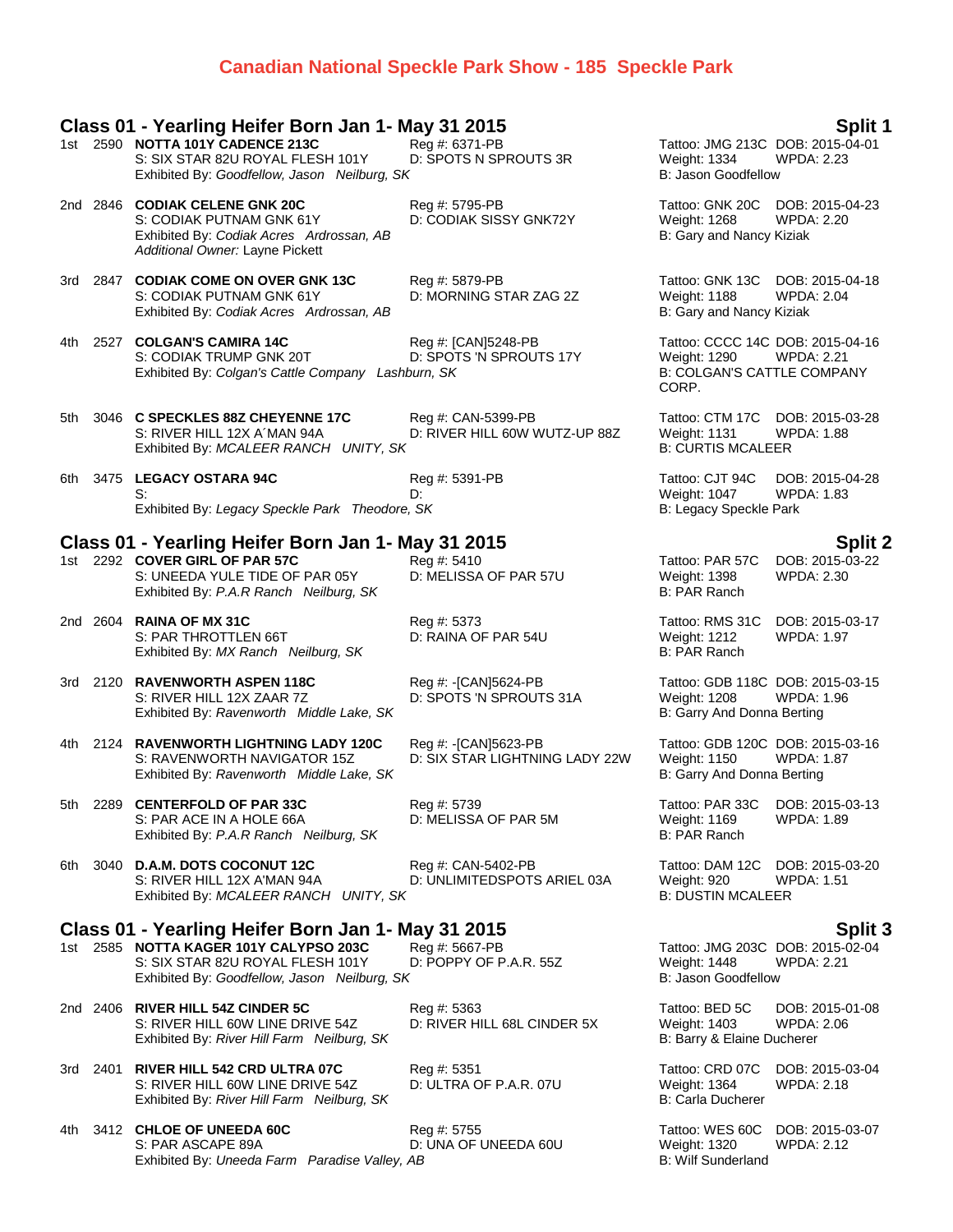**Class 02 - Yearling Heifer Born 2015 June 1 to Dec 31 Class 03 - Junior Champion and Reserve Junior Champion Female Split 0** 1st 2590 **NOTTA 101Y CADENCE 213C** Reg #: 6371-PB Tattoo: JMG 213C DOB: 2015-0<br>S: SIX STAR 82U ROYAL FLESH 101Y D: SPOTS N SPROUTS 3R Weight: 1334 WPDA: 2.23 S: SIX STAR 82U ROYAL FLESH 101Y D: SPOTS N SPROUTS 3R Weight: 1334 Weight: 1334 Weight: 1334 Weight: 2.2334 Weight: 2.2334 Weight: 2.2334 Weight: 2.23360 Weight: 2.23360 Weight: 2.23360 Weight: 2.23360 Weight: 2.23360 Wei Exhibited By: Goodfellow, Jason Neilburg, SK 2nd 2585 **NOTTA KAGER 101Y CALYPSO 203C** Reg #: 5667-PB Tattoo: JMG 203C DOB: 2015-02-04 S: SIX STAR 82U ROYAL FLESH 101Y Exhibited By: *Goodfellow, Jason Neilburg, SK* B: Jason Goodfellow B: Jason Goodfellow **Class 04 Two-Year-Old Heifer (with 2016 tattooed calf) born 2014 Split 1** 1st 2525 **RAVENWORTH WESTERN JEWEL 116B** Reg #: [CAN]4718-PB Tattoo: GDB 116B DOB: 2014-03-16 S: RIVER HILL 12X ZAAR 7Z D: RIVER HILL 101U YOLA 35Y Weight: 1618 **Calf at Side: COLGAN'S DIAMOND 116D** Reg #: [CAN]5920-PB Tattoo: CCCC 116D DOB: 2016-02-12 S: COLGAN'S BAXTER 1B Sex: F Weight: 753 WPDA: 0.00 Exhibited By: *Colgan's Cattle Company Lashburn, SK* B: GARRY & DONNA BERTING

## **Class 05 Mature Cow (with 2016 tattooed calf) born prior to Jan 1 2014**

1st 2801 **JENCREST YAVONNA 6Y** Reg #: 3489-PB Tattoo: SSU 6Y DOB: 2011-02-14 S: UPTO SPECS ULYSSES 25U D: RITA OF P.A.R.14R Weight: 1862 **Calf at Side: JSF UNMARKED 2D** Reg #: 6190-AP Tattoo: JSF 2D DOB: 2016-02-11 S: HS UNTAPPED 3A Sex: M Weight: 1066 WPDA: 0.00 Exhibited By: *Johner Stock Farm Maidstone, SK* B: Ray Jenken

# **Class 06 - Senior Champion and Reserve Senior Champion**

# **Female**

| 1st l       | 2801 | Exhibited By: Johner Stock Farm Maidstone, SK         |                                     | B: Johner Stock Farm                       |                   |
|-------------|------|-------------------------------------------------------|-------------------------------------|--------------------------------------------|-------------------|
|             |      | <b>JSF UNMARKED 2D</b>                                | Reg #: 6190-AP                      | Tattoo: JSF 2D                             | DOB: 2016-02-11   |
|             |      | S: HS UNTAPPED 3A                                     | D: JENCREST YAVONNA 6Y              | Weight: 1066                               | <b>WPDA: 3.77</b> |
|             |      | <b>JENCREST YAVONNA 6Y</b>                            | Reg #: 3489-PB                      | Tattoo: SSU 6Y                             | DOB: 2011-02-14   |
|             |      | S: UPTO SPECS ULYSSES 25U                             | D: RITA OF P.A.R.14R                | <b>Weight: 1862</b>                        | <b>WPDA: 0.88</b> |
| 2nd<br>2525 |      | Exhibited By: Colgan's Cattle Company<br>Lashburn, SK |                                     | <b>B: COLGAN'S CATTLE COMPANY</b><br>CORP. |                   |
|             |      | <b>COLGAN'S DIAMOND 116D</b>                          | Reg #: [CAN]5920-PB                 | Tattoo: CCCC 116D DOB: 2016-02-12          |                   |
|             |      | S: COLGAN'S BAXTER 1B                                 | D: RAVENWORTH WESTERN JEWEL<br>116B | <b>Weight: 753</b>                         | <b>WPDA: 2.67</b> |
|             |      | <b>RAVENWORTH WESTERN JEWEL</b><br>116B               | Reg #: [CAN]4718-PB                 | Tattoo: GDB 116B                           | DOB: 2014-03-16   |
|             |      | S: RIVER HILL 12X ZAAR 7Z                             | D: RIVER HILL 101U YOLA 35Y         | Weight: 1618                               | <b>WPDA: 1.65</b> |
|             |      |                                                       |                                     |                                            |                   |

# **Class 07 - Heifer Calf born 2016 Split 1**

1st 2592 **NOTTA 13Z PHOTO-FINISH 216D** S: UNEEDA ZAPPER 13Z **D: NOTTA 15R PHOTO FINISH 4Z** Weight: 643 WPDA: 2.56 Exhibited By: *Goodfellow, Jason Neilburg, SK* B: Jason Goodfellow

2nd 2607 **RAINA OF MX 100D** Reg #: 6264 Tattoo: RMS 100D DOB: 2016-03-14 S: PAR THROTTLE 66T **D: RAINA OF PAR 54U** Weight: 706 WPDA: 2.81<br>
Fxhibited By: *MX Ranch* Neilburg, SK Exhibited By: MX Ranch Neilburg, SK

# **Split 1**

# **Split 0**

## 5th 3103 **ANDCHRIS CLEOPATRA 6C** Reg #: [CAN]-5820-AP Tattoo: ACM 6C DOB: 2015-01-15 S: RIVER HILL 26T WALKER 60W D: CODIAK LITTLE HALO 55Y Weight: 1347 WPDA: 2.00<br>Exhibited Bv: Andchris Farms Ingersoll. ON B: Andchris Farms Exhibited By: Andchris Farms Ingersoll, ON

6th 2296 **COLGAN'S CALYPSO 01C** Reg #: 5108 Tattoo: CCCC 01C DOB: 2015-02-06 S: SIX STAR 82U ROYAL FLESH 101Y D: STAR BANK 46R Weight: 1238 WPDA: 1.90 Exhibited By: *P.A.R Ranch Neilburg, SK* B: Jason Goodfellow *Additional Owner:* MX Ranch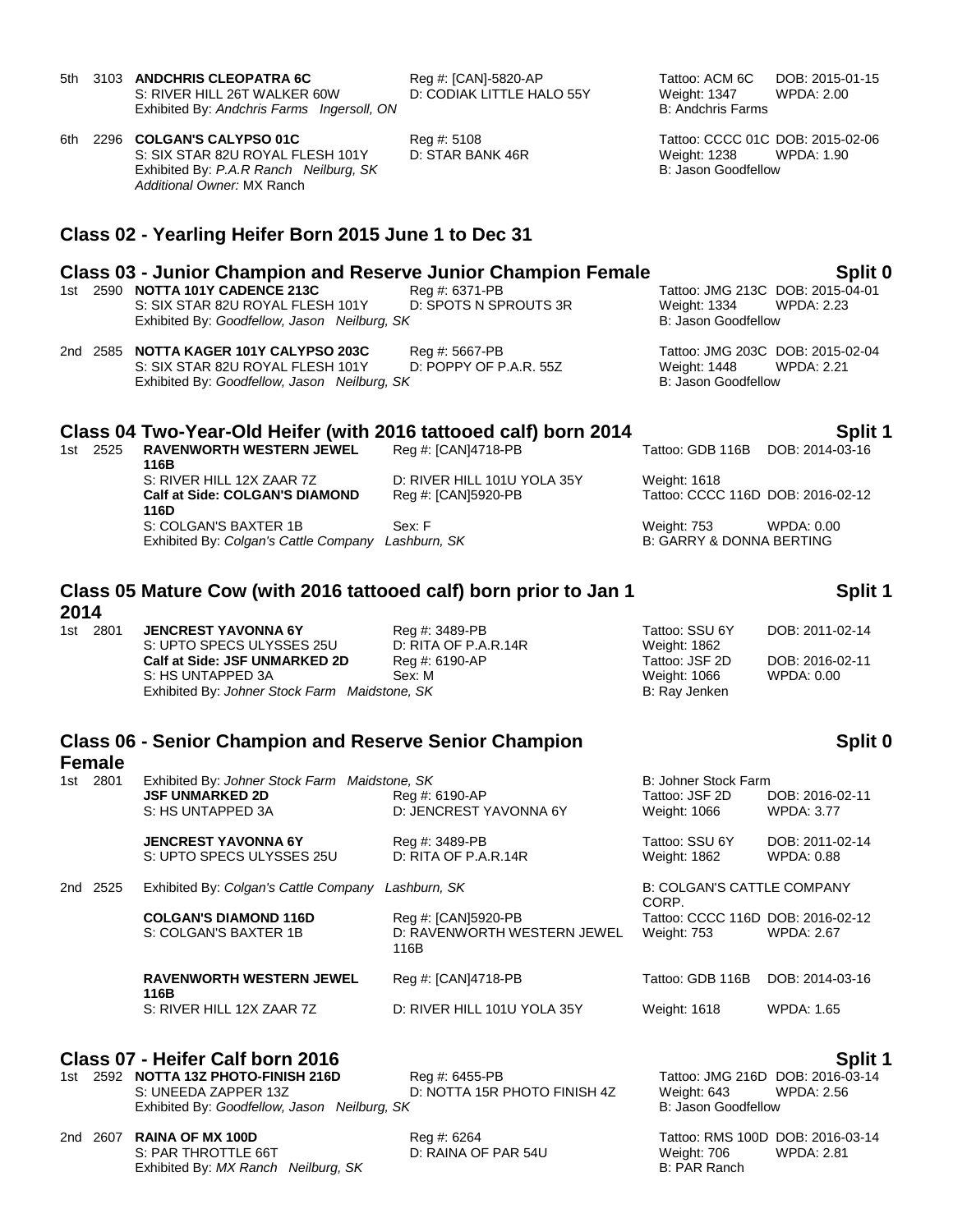- 3rd 2127 **RAVENWORTH ASPEN 113D** Reg #: -[CAN]6204-PB Tattoo: GDB 113D DOB: 2016-03-04 S: RIVER HILL 12X ZAAR 7Z D: SPOTS ´N SPROUTS 31A Weight: 635 WPDA: 2.43 Exhibited By: *Ravenworth Middle Lake, SK* B: Garry And Donna Berting
- 4th 2295 **DAZZLING OF PAR 56D** Reg #: APPLIED FOR Tattoo: PAR 56D DOB: 2016-03-19 S: RIVER HILL BACKGROUNDER 025B D: MELISSA II OF PAR 56X Weight: 671 WPDA: 2.73<br>Exhibited By: *P.A.R Ranch Neilburg, SK* D: MELISSA II OF PAR 56X B: PAR Ranch Exhibited By: P.A.R Ranch Neilburg, SK
- 5th 3043 **D.A.M. DOTS DAISY 29D** Reg #: NA Tattoo: DAM 29D DOB: 2016-04-05 S: RIVER HILL 12X A´MAN 94A D: STAR BANK ALUDRA 46A Weight: 634 WPDA: 2.77 Exhibited By: *MCALEER RANCH UNITY, SK* B: DUSTIN MCALEER
- 6th 3468 **UNDERHILL VEGAS 3D** Reg #: 6005-PB Tattoo: US 3D DOB: 2016-03-05 Exhibited By: *Underhill SPECS* Guelph, ON B: Underhill SPECS
- 7th 2291 **DREAM GIRL OF PAR 90D** Reg #: APPLIED FOR Tattoo: PAR 90D DOB: 2016-04-15 S: PAR BEAUMONT 21B D: MONALISA OF PAR 90B Weight: 583 WPDA: 2.66 Exhibited By: *P.A.R Ranch Neilburg, SK* B: PAR Ranch
- 8th 3476 LEGACY AURORA 7D Reg #: APPLIED FOR Tattoo: CJT 7D DOB: 2016-04-10 S: LEGACY BRUTE FORCE 61Y D: LEGACY AURORA 16Z Weight: 588 WPDA: 2.63 Exhibited By: Legacy Speckle Park Theodore, SK B: Legacy Speckle Park **B: Legacy Speckle Park**

# **Class 07 - Heifer Calf born 2016 Split 2**

- 1st 2589 **NOTTA 13Z PHOTO-FINISH 208D** Reg #: 6454-PB Tattoo: JMG 208D DOB: 2016-0<br>D: NOTTA 15R PHOTO FINISH 4Z Weight: 679 WPDA: 2.41 S: UNEEDA ZAPPER 13Z D: NOTTA 15R PHOTO FINISH 4Z Weight: 679 Exhibited By: *Goodfellow, Jason Neilburg, SK* B: Jason Goodfellow
- 2nd 2403 **RIVER HILL 54Z DISCO-GIRL 36D** Reg #: 6015 Tattoo: BED 36D DOB: 2016-02-18 S: RIVER HILL 60W LINE DRIVE 54Z D: STAR BANK 36R Weight: 687 WPDA: 2.49 Exhibited By: *River Hill Farm Neilburg, SK* B: Barry & Elaine Ducherer
	-
- 3rd 2806 **JSF MISS SAGE 6D** Reg #: 6243-PB Reg #: 6243-PB Tattoo: JSF 6D DOB: 2016-02-17<br>S: HS UNTAPPED 3A D: JSF MISS SAGE 19B Weight: 689 WPDA: 2.49 S: HS UNTAPPED 3A D: JSF MISS SAGE 19B Weight: 689 W<br>Exhibited By: Johner Stock Farm Maidstone. SK B: 2.499 B: 2.499 B: 2.499 B: 2.499 B: 2.499 B: 2.499 B: 2.499 B Exhibited By: Johner Stock Farm Maidstone, SK

### 4th 3369 **REDNECK 24X DAISY 5D** Reg #: [CAN]5960-PB Tattoo: DCD 5D DOB: 2016-02-15 S: CODIAK GNK 24X D: MOOVIN ZPOTZ SALLY 9S Weight: 768 WIERhibited By: 444 Ranch ODESSA, SK B: NOOVIN ZPOTZ SALLY 9S Exhibited By: 444 Ranch ODESSA, SK

- 5th 3485 **PETEMAR HIGHTECH LOLA 15D** Reg #: 6258 Tattoo: PEW 15D DOB: 2016-02-22 S: REDNECK JSF HIGH TECH 2B D: PETEMAR RIDE LILLY 5A Weight: 655 WPDA: 2.41 Exhibited By: *Watson, Peter Branchton, ON* B: PETER E. WATSON
- 6th 3039 **D.A.M. DOTS DIAMOND 3D** Reg #: NA Tattoo: DAM 3D DOB: 2016-02-22 S: RIVER HILL 12X A'MAN 94A D: NOTTA 15R GENUINE MISS 4A Weight: 627 WPDA: 2.31 Exhibited By: *MCALEER RANCH UNITY, SK* B: DUSTIN MCALEER
- 7th 3486 **PETEMAR RIDE LANTANA 16D** Req #: 6260 **Research Property 16D DOB: 2016-02-23** S: JSF LET-IT-RIDE 10X D: CODIAK LYNX 33L Weight: 597 WPDA: 2.20 Exhibited By: *Watson, Peter Branchton, ON* B: PETER E. WATSON

# **Class 07 - Heifer Calf born 2016 Split 3**

- 1st 2584 **NOTTA 13Z JANETTE 203D** Reg #: 6452-PB Tattoo: JMG 203D DOB: 2016-02-02 S: UNEEDA ZAPPER 13Z D: NOTTA 50S JANETTE 5W Weight: 755 WPDA: 2.59 Exhibited By: *Goodfellow, Jason Neilburg, SK* B: Jason Goodfellow
- 2nd 2123 **RAVENWORTH PRAIRIE LILY 103D** Reg #: -[CAN]6203-PB Tattoo: GDB 103D DOB: 2016-02-11 S: RIVER HILL 12X ZAAR 7Z D: RAVENWORTH PRAIRIE LILY 10Y Weight: 738 WPDA: 2.61 Exhibited By: *Ravenworth Middle Lake, SK* B: Garry And Donna Berting
- 3rd 2593 **KFC PHOTOGENIC 1D** Reg #: 6429-PB Tattoo: KFC 1D DOB: 2016-01-08<br>S: SIX STAR 82U ROYAL FLESH 101Y D: NOTTA 60W PHOTO FINISH 1Z Weight: 827 WPDA: 2.61 S: SIX STAR 82U ROYAL FLESH 101Y D: NOTTA 60W PHOTO FINISH 1Z Weight: 827 Exhibited By: *Goodfellow, Jason Neilburg, SK* B: Jason Goodfellow B: Jason Goodfellow
- 4th 2519 **COLGAN'S DREAM GIRL LF 02D** Reg #: [CAN]5914-PB Tattoo: CCCC 02D DOB: 2016-01-27 S: CODIAK TYCOON CAT GNK 12Z D: SHER SPECS PAPERTRAIL 16Y Weight: 794 WPDA: 2.66 Exhibited By: *Colgan's Cattle Company Lashburn, SK* B: COLGAN'S CATTLE COMPANY

D: SPOTS 'N SPROUTS 30A Weight: 736 WPDA: 2.83

CORP.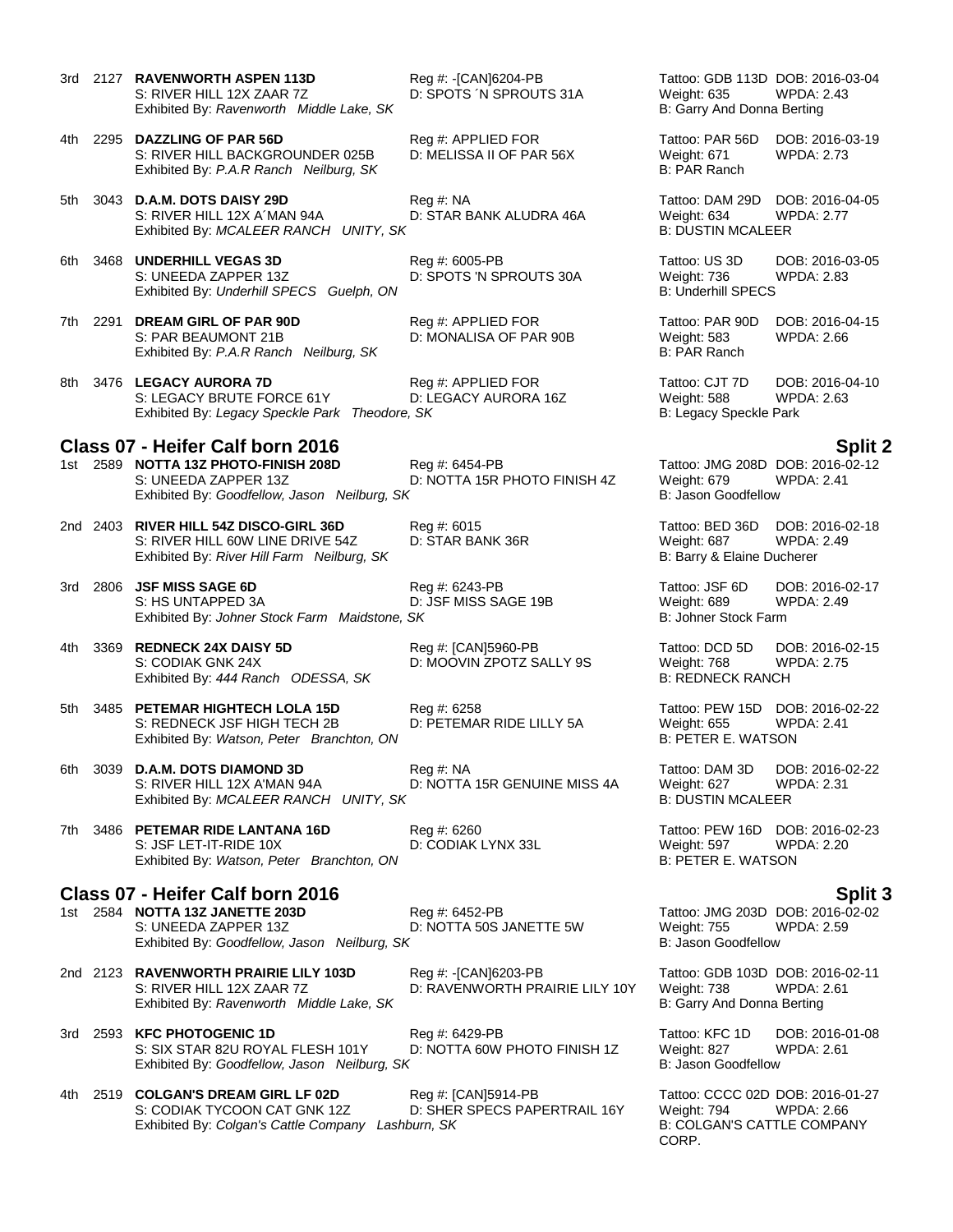| 5th  |                                                  | 2408 RIVER HILL 60A CINDER 5D<br>S: CODIAK OH MY GOSH GNK 60A<br>Exhibited By: River Hill Farm Neilburg, SK                                                                 | Reg #: 6007<br>D: RIVER HILL 68L CINDER 5X       | Tattoo: BED 5D<br>Weight: 706<br>B: Barry & Elaine Ducherer    | DOB: 2016-01-29<br>WPDA: 2.39                                    |  |  |
|------|--------------------------------------------------|-----------------------------------------------------------------------------------------------------------------------------------------------------------------------------|--------------------------------------------------|----------------------------------------------------------------|------------------------------------------------------------------|--|--|
| 6th  |                                                  | 3368 REDNECK DUCHESS 1D<br>S: REDNECK ARISTOTLE 2A<br>Exhibited By: 444 Ranch ODESSA, SK                                                                                    | Reg #: [CAN]5956-PB<br>D: REDNECK BECKY 9B       | Tattoo: DCD 1D<br>Weight: 680<br><b>B: 444 RANCH</b>           | DOB: 2016-01-29<br><b>WPDA: 2.30</b>                             |  |  |
|      | 2521                                             | <b>COLGAN'S DIAMOND 116D</b>                                                                                                                                                | Reg #: [CAN]5920-PB                              | Tattoo: CCCC<br>116D                                           | DOB: 2016-02-12                                                  |  |  |
|      |                                                  | S: COLGAN'S BAXTER 1B                                                                                                                                                       | D: RAVENWORTH WESTERN JEWEL                      | <b>Weight: 753</b>                                             | <b>WPDA: 2.67</b>                                                |  |  |
|      |                                                  | Exhibited By: Colgan's Cattle Company Lashburn, SK                                                                                                                          | 116B                                             | <b>B: COLGAN'S CATTLE COMPANY</b><br>CORP.                     |                                                                  |  |  |
|      |                                                  | <b>Class 08 - Champion and Reserve Champion Heifer Calf</b><br>1st 2589 NOTTA 13Z PHOTO-FINISH 208D<br>S: UNEEDA ZAPPER 13Z<br>Exhibited By: Goodfellow, Jason Neilburg, SK | Reg #: 6454-PB<br>D: NOTTA 15R PHOTO FINISH 4Z   | Weight: 679<br><b>B: Jason Goodfellow</b>                      | Split 0<br>Tattoo: JMG 208D DOB: 2016-02-12<br><b>WPDA: 2.41</b> |  |  |
|      |                                                  | 2nd 2584 NOTTA 13Z JANETTE 203D<br>S: UNEEDA ZAPPER 13Z<br>Exhibited By: Goodfellow, Jason Neilburg, SK                                                                     | Reg #: 6452-PB<br>D: NOTTA 50S JANETTE 5W        | <b>Weight: 755</b><br>B: Jason Goodfellow                      | Tattoo: JMG 203D DOB: 2016-02-02<br><b>WPDA: 2.59</b>            |  |  |
|      |                                                  | <b>Class 09 - Grand Champion &amp; Reserve Grand Champion Female</b>                                                                                                        |                                                  |                                                                | Split 0                                                          |  |  |
|      | 1st 2590                                         | Exhibited By: Goodfellow, Jason Neilburg, SK<br>NOTTA 101Y CADENCE 213C<br>S: SIX STAR 82U ROYAL FLESH 101Y D: SPOTS N SPROUTS 3R                                           | Reg #: 6371-PB                                   | <b>B: Jason Goodfellow</b><br>Tattoo: JMG 213C<br>Weight: 1334 | DOB: 2015-04-01<br><b>WPDA: 2.23</b>                             |  |  |
|      | 2nd 2589                                         | Exhibited By: Goodfellow, Jason Neilburg, SK<br><b>NOTTA 13Z PHOTO-FINISH 208D</b><br>S: UNEEDA ZAPPER 13Z                                                                  | Reg #: 6454-PB<br>D: NOTTA 15R PHOTO FINISH 4Z   | <b>B: Jason Goodfellow</b><br>Tattoo: JMG 208D<br>Weight: 679  | DOB: 2016-02-12<br><b>WPDA: 2.41</b>                             |  |  |
|      | Class 10 - Bull Calf born 2016<br><b>Split 1</b> |                                                                                                                                                                             |                                                  |                                                                |                                                                  |  |  |
|      |                                                  | 1st 2583 NOTTA 101Y DOUBLE DOWN 310D<br>S: SIX STAR 82U ROYAL FLESH 101Y<br>Exhibited By: Goodfellow, Jason Neilburg, SK                                                    | Reg #: 6453-PB<br>D: NOTTA 60W PHOTO FINISH 1Z   | Weight: 804<br><b>B: Jason Goodfellow</b>                      | Tattoo: JMG 310D DOB: 2016-03-18<br><b>WPDA: 3.26</b>            |  |  |
|      |                                                  | 2nd 2605 MX DIRTY DEEDS 43D<br>S: CODIAK GNK 24X<br>Exhibited By: MX Ranch Neilburg, SK                                                                                     | Reg #: 6265<br>D: MELISSA OF PAR 57U             | Tattoo: RMS 43D<br>Weight: 898<br>B: PAR Ranch                 | DOB: 2016-03-20<br>WPDA: 3.67                                    |  |  |
| 3rd  |                                                  | 3042 D.A.M. DOTS 94A DYNAMITE 31D<br>S: RIVER HILL 12X A MAN 94A<br>Exhibited By: MCALEER RANCH UNITY, SK                                                                   | Reg #: NA<br>D: NOTTA 68L LIGHTNING LADY 31X     | Tattoo: DAM 31D<br>Weight: 732<br><b>B: DUSTIN MCALEER</b>     | DOB: 2016-03-19<br><b>WPDA: 2.98</b>                             |  |  |
| 4th  |                                                  | 2294 PAR DA BOMB DIGGETY 26D<br>S: PAR ARRET 38A<br>Exhibited By: P.A.R Ranch Neilburg, SK                                                                                  | Reg #: APPLIED FOR<br>D: MONA LISA III OF PAR 6U | Tattoo: PAR 26D<br><b>Weight: 805</b><br>B: PAR Ranch          | DOB: 2016-04-12<br><b>WPDA: 3.63</b>                             |  |  |
|      |                                                  | 5th 3477 LEGACY CLIFF HANGER 65D<br>S: LEGACY BRUTE FORCE 61Y<br>Exhibited By: Legacy Speckle Park Theodore, SK                                                             | Reg #: APPLIED FOR<br>D: LEGACY MESMERIZE 59Z    | Tattoo: CJT 65D<br>Weight: 650<br>B: Legacy Speckle Park       | DOB: 2016-04-23<br>WPDA: 3.08                                    |  |  |
| 6th. |                                                  | 3045 C SPECKLES D'MAN 88D<br>S: RIVER HILL 12X A'MAN 94A<br>Exhibited By: MCALEER RANCH UNITY, SK                                                                           | Reg #: NA<br>D: RIVER HILL 60W WUTZ-UP 88Z       | Tattoo:<br>Weight: 664<br><b>B: CURTIS MCALEER</b>             | DOB: 2016-04-04<br>WPDA: 2.89                                    |  |  |
|      |                                                  | Class 10 - Bull Calf born 2016                                                                                                                                              |                                                  |                                                                | <b>Split 2</b>                                                   |  |  |
|      |                                                  | 1st 2803 JSF TRADEMARK 12D<br>S: HS UNTAPPED 3A<br>Exhibited By: Johner Stock Farm Maidstone, SK                                                                            | Reg #: 6198-PT<br>D: MONNERY RIVER 7W            | Tattoo: JSF 12D<br>Weight: 905<br>B: Johner Stock Farm         | DOB: 2016-02-22<br><b>WPDA: 3.33</b>                             |  |  |
|      |                                                  | 2nd 3000 <b>WRANGLER MR PERFECT 8D</b>                                                                                                                                      | $PoA + OAN-6385-DR$                              |                                                                | $Tatton$ MDE RD $DOR: 2016-02-28$                                |  |  |

2nd 3099 **WRANGLER MR PERFECT 8D** Reg #: CAN-6385-PB Tattoo: WDE 8D DOB: 2016-02-28<br>S: MOOVIN ZPOTZ CAMARO 6X D: ANGEL OF P.A.R. 8Z Weight: 850 WPDA: 3.20<br>Exhibited By: *Wrangler Farms Westlock, AB* B: Wrangler Farms S: MOOVIN ZPOTZ CAMARO 6X Exhibited By: Wrangler Farms Westlock, AB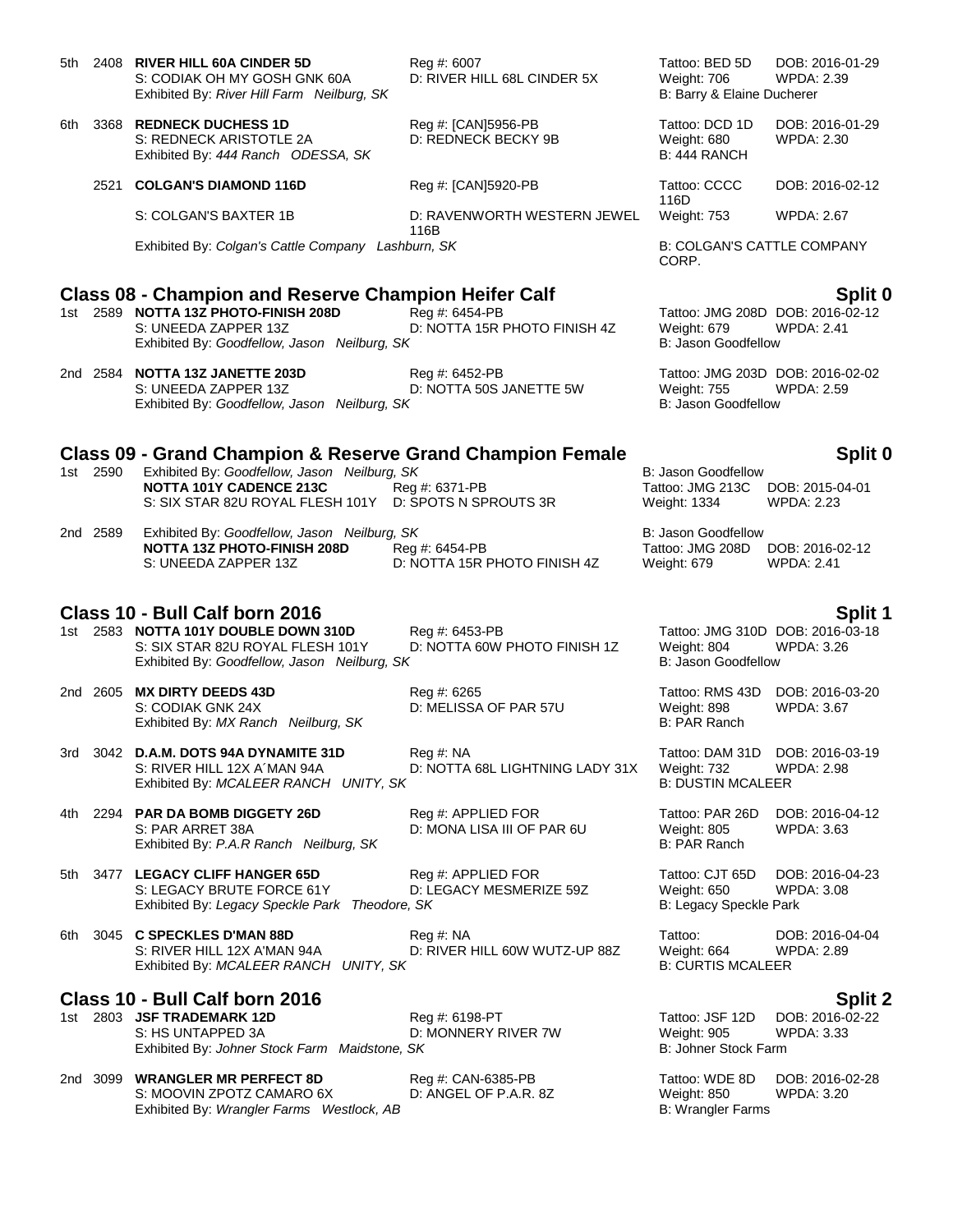- 3rd 2588 **NOTTA 13Z DILIGENCE 303D** Reg #: 6456-PB Tattoo: JMG 303D DOB: 2016-02-13 S: UNEEDA ZAPPER 13Z D: NOTTA 15R PHOTO FINISH 4Z Weight: 730 WPDA: 2.60 Exhibited By: *Goodfellow, Jason Neilburg, SK* B: Jason Goodfellow 4th 3471 **STEELE DOMINATOR 1D** Reg #: 6337-PB Tattoo: SSP 1D DOB: 2016-02-12 S: HS UNTAPPED 3A D: UPTO SPECS WANDA 22W Weight: 800 WPDA: 2.84 Exhibited By: *Underhill SPECS Guelph, ON* B: Steele Speckle Park *Additional Owner:* Underhill SPECS *Additional Owner:* Steele Speckle Park 5th 2681 **SPOTS'N SPROUTS DUKE 121D** Reg #: APPLIED Tattoo: JKH 121D DOB: 2016-03-09 S: UNEEDA ZAPPER 13Z D: SHER SPECS SUNDAY 23Y Weight: 683 WPDA: 2.67 Exhibited By: Spots'N Sprouts Farm Neilburg, SK **B: Accounts Farm Neilburg, SK** B: John & Dale Herbert 6th 2520 **COLGAN'S DOUBLE UP 24D** Reg #: [CAN]6065-PB Tattoo: CCCC 24D DOB: 2016-03-17 S: P.A.R. ACE IN A HOLE 66A D: STAR BANK 46R Weight: 876 WPDA: 3.53<br>
Exhibited By: Colgan's Cattle Company Lashburn, SK B: COLGAN'S CATTLE COMPANY Exhibited By: Colgan's Cattle Company Lashburn, SK CORP. **Class 10 - Bull Calf born 2016 Split 3** 1st 3467 **UNDERHILL ALL OUT 1D** Reg #: 5951-PB Tattoo: US 1D DOB: 2016-02-08 S: RIVER HILL 50U ALL IN 60A D: SPOTS 'N SPROUTS 10S Weight: 900 WPDA: 3.15<br>Exhibited By: Underhill SPECS Guelph. ON B: Underhill SPECS Exhibited By: Underhill SPECS Guelph, ON 2nd 2122 **RAVENWORTH LEGENDARY 101D** Reg #: -[CAN]6201-PB Tattoo: GDB 101D DOB: 2016-01-24 S: RIVER HILL 12X ZAAR 7Z D: STAR BANK SILKEN 83S Weight: 944 WPDA: 3.14 Exhibited By: *Ravenworth Middle Lake, SK* B: Garry And Donna Berting 3rd 2808 **JSF UNMARKED 2D** Reg #: 6190-AP Tattoo: JSF 2D DOB: 2016-02-11 S: HS UNTAPPED 3A D: JENCREST YAVONNA 6Y Weight: 1066 WPDA: 3.77 Exhibited By: *Johner Stock Farm Maidstone, SK* B: Johner Stock Farm Maidstone, SK 4th 2788 **CAJA DJANGO 1D** Reg #: APPLIED Tattoo: CAJA 1D DOB: 2016-01-05 D: NOTTA 60W PHOTO-FINISH 1Z Exhibited By: *Can-Am Alliance & Jason Goodfellow Sedley, SK* B: Can-Am Alliance & Jason Goodfellow 5th 2404 **RIVER HILL 60A DEAL ME IN 4D** Reg #: -[CAN]6017-PB Tattoo: BED 4D DOB: 2016-02-04<br>S: CODIAK OH MY GOSH GNK 60A D: RIVER HILL 68L CINDER 5U Weight: 929 WPDA: 3.20 S: CODIAK OH MY GOSH GNK 60A D: RIVER HILL 68L CINDER 5U Weight: 929 WPDA: 3.20 Exhibited By: *River Hill Farm Neilburg, SK* B: Barry & Elaine Ducherer 6th 2119 **RAVENWORTH GALLANT 102D** Reg #: -[CAN]6202-PB Tattoo: GDB 102D DOB: 2016-01-27 D: RAVENWORTH AURORA 8Y Weight: 920 WPDA: 3.09
	- Exhibited By: Ravenworth Middle Lake, SK B: B: Garry And Donna Berting
- 7th 2524 **COLGAN'S DEXTER D'ANGELO 01D** Reg #: [CAN]5913-PB Tattoo: CCCC 01D DOB: 2016-01-19<br>S: CODIAK TYCOON CAT GNK 12Z D: SPOTS 'N SPROUTS 10Y Weight: 920 WPDA: 3.01 S: CODIAK TYCOON CAT GNK 12Z Exhibited By: *Colgan's Cattle Company Lashburn, SK* B: COLGAN'S CATTLE COMPANY

### **Class 11 - Champion and Reserve Champion Bull Calf Split 0**

1st 3467 **UNDERHILL ALL OUT 1D** Reg #: 5951-PB Tattoo: US 1D DOB: 2016-02-08 S: RIVER HILL 50U ALL IN 60A D: SPOTS 'N SPROUTS 10S Weight: 900 WPDA: 3.15 Exhibited By: *Underhill SPECS* Guelph, ON B: Underhill SPECS

2nd 2803 **JSF TRADEMARK 12D** Reg #: 6198-PT Tattoo: JSF 12D DOB: 2016-02-22 S: HS UNTAPPED 3A D: MONNERY RIVER 7W Weight: 905 WPDA: 3.33 Exhibited By: *Johner Stock Farm Maidstone, SK* B: Johner Stock Farm Maidstone, SK

# **Class 12 - Yearling Bull born 2015 Jan 1 - May 31 Split 1**

1st 2129 **RAVENWORTH INVICTUS 103C** 

S: RAVENWORTH KLEOS 3Y D: RAVENWORTH NORTHERN STAR 101A

Exhibited By: Ravenworth Middle Lake, SK B: B: Garry And Donna Berting

2nd 2297 **PAR CASANOVA 55C** Reg #: 5413 Tattoo: PAR 55C DOB: 2015-03-28 S: PAR ACE IN A HOLE 66A D: POPPY OF PAR 55P Weight: 1572 WPDA: 2.61 Exhibited By: *P.A.R Ranch Neilburg, SK* B: PAR Ranch

Weight: 1580 WPDA: 2.36

CORP.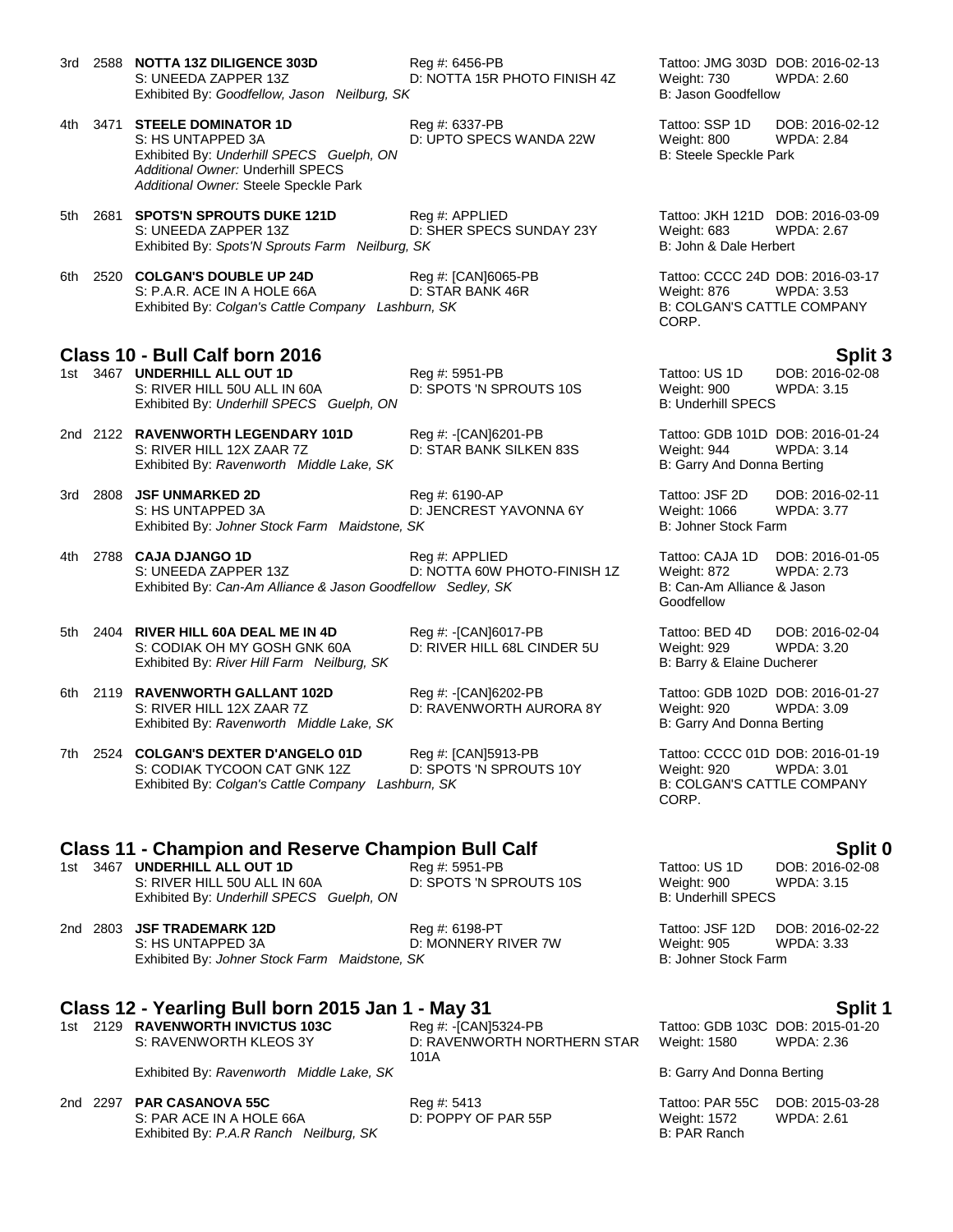|      |          | 3rd 2595 NOTTA 60W CHIEF OF STAFF 1C<br>S: RIVER HILL 26T WALKER 60W<br>Exhibited By: Goodfellow, Jason Neilburg, SK                                                     | Reg #: 5487-PB<br>D: NOTTA 68L UPTOWN GIRL 16U              | Tattoo: JMG 1C<br>Weight: 1716<br>B: Jason Goodfellow                          | DOB: 2015-02-28<br>WPDA: 2.72                  |
|------|----------|--------------------------------------------------------------------------------------------------------------------------------------------------------------------------|-------------------------------------------------------------|--------------------------------------------------------------------------------|------------------------------------------------|
| 4th  |          | 3472 NOTTA 13Z CARBON COPY 313C                                                                                                                                          | Reg #: 5805-PB                                              | Tattoo: JMG 313C DOB: 2015-03-28                                               |                                                |
|      |          | S: UNEEDA ZAPPER 13Z<br>Exhibited By: Underhill SPECS Guelph, ON                                                                                                         | D: STAR BANK 54R                                            | <b>RE</b><br>Weight: 1434<br>B: Notta Ranch                                    | WPDA: 2.38                                     |
| 5th  |          | 2183 COULLE SPRINGS RANCH CREED 2C                                                                                                                                       | Reg #: CAN 5872 PB                                          | Tattoo: CSR 2C<br>LEFT EAR                                                     | DOB: 2015-04-08                                |
|      |          | S: SPOTSNSPROUTSZINGER112Z<br>Exhibited By: Coulee Springs Ranch Kenaston, SK                                                                                            | D: STARBANK64RJANETTE96W                                    | <b>Weight: 1478</b><br>B: Coulee Springs Ranch                                 | <b>WPDA: 2.50</b>                              |
| 6th. | 3048     | <b>NOTTA 151A CAUSE N EFFECT 309C</b><br>S: NOTTA 101Y BLACK CAP 151A<br>Exhibited By: MCALEER RANCH UNITY, SK                                                           | Reg #: CAN-5383-PB<br>D: NOTTA 300X THETA 11A               | Tattoo: JMG 309C DOB: 2015-03-21<br>Weight: 1491<br><b>B: JASON GOODFELLOW</b> | <b>WPDA: 2.44</b>                              |
|      |          | Class 13 - Yearling Bull born 2015 June 1- Dec 31                                                                                                                        |                                                             |                                                                                |                                                |
|      |          | <b>Class 14 - Junior Champion and Reserve Junior Champion Bull</b>                                                                                                       |                                                             |                                                                                | Split 0                                        |
|      |          | 1st 2129 RAVENWORTH INVICTUS 103C<br>S: RAVENWORTH KLEOS 3Y                                                                                                              | Reg #: -[CAN]5324-PB<br>D: RAVENWORTH NORTHERN STAR         | <b>Weight: 1580</b>                                                            | Tattoo: GDB 103C DOB: 2015-01-20<br>WPDA: 2.36 |
|      |          | Exhibited By: Ravenworth Middle Lake, SK                                                                                                                                 | 101A                                                        | B: Garry And Donna Berting                                                     |                                                |
|      |          | 2nd 2297 PAR CASANOVA 55C<br>S: PAR ACE IN A HOLE 66A<br>Exhibited By: P.A.R Ranch Neilburg, SK                                                                          | Reg #: 5413<br>D: POPPY OF PAR 55P                          | Tattoo: PAR 55C<br>Weight: 1572<br>B: PAR Ranch                                | DOB: 2015-03-28<br><b>WPDA: 2.61</b>           |
|      |          | Class 15 - Two-Year-Old Bull born 2014                                                                                                                                   |                                                             |                                                                                | <b>Split 1</b>                                 |
|      |          | 1st 2845 AVBERY CREEK BANJO 01B<br>S: ZORRO MATTERS 1Z<br>Exhibited By: Codiak Acres Ardrossan, AB                                                                       | Reg #: 4701-PB<br>D: TUMBLEWEED ACRES LULU 18Y              | Tattoo: LMT 01B<br>Weight: 2258<br><b>B: Lisa Townsend</b>                     | DOB: 2014-03-25<br><b>WPDA: 2.33</b>           |
|      |          | 2nd 2587 CAJA ZEPPLIN 1B<br>S: UNEEDA ZAPPER 13Z<br>Exhibited By: INC Cattle Company Saskatoon, SK                                                                       | Reg #: -[CAN]4813-PB<br>D: NOTTA 60W PHOTO FINSH 1Z         | Tattoo: CAJA 1B<br>Weight: 2050<br>B: Can-Am Alliance                          | DOB: 2014-01-30<br>WPDA: 2.00                  |
|      | 3rd 2528 | <b>COLGAN'S BAXTER 1B</b><br>S: MOOVIN ZPOTZ CAMARO 6X<br>Exhibited By: Colgan's Cattle Company Lashburn, SK                                                             | Reg #: [CAN]4795-PB<br>D: MOOVIN ZPOTZ ROXY AMBER 4R        | Tattoo: CCCC 1B<br>Weight: 2439<br><b>B: MEGAN ZWEIFEL</b>                     | DOB: 2014-02-26<br><b>WPDA: 2.44</b>           |
|      |          |                                                                                                                                                                          |                                                             |                                                                                |                                                |
|      |          | <b>Class 16 - Senior Champion and Reserve Senior Champion Bull</b><br>1st 2845 AVBERY CREEK BANJO 01B<br>S: ZORRO MATTERS 1Z<br>Exhibited By: Codiak Acres Ardrossan, AB | Reg #: 4701-PB<br>D: TUMBLEWEED ACRES LULU 18Y              | Tattoo: LMT 01B<br><b>Weight: 2258</b><br>B: Lisa Townsend                     | Split 0<br>DOB: 2014-03-25<br>WPDA: 2.33       |
|      |          | 2nd 2587 CAJA ZEPPLIN 1B<br>S: UNEEDA ZAPPER 13Z<br>Exhibited By: INC Cattle Company Saskatoon, SK                                                                       | Reg #: -[CAN]4813-PB<br>D: NOTTA 60W PHOTO FINSH 1Z         | Tattoo: CAJA 1B<br>Weight: 2050<br>B: Can-Am Alliance                          | DOB: 2014-01-30<br>WPDA: 2.00                  |
|      |          | Class 17 - Grand Champion and Reserve Grand Champion Bull                                                                                                                |                                                             |                                                                                |                                                |
|      |          | 1st 2845 AVBERY CREEK BANJO 01B<br>S: ZORRO MATTERS 1Z<br>Exhibited By: Codiak Acres Ardrossan, AB                                                                       | Reg #: 4701-PB<br>D: TUMBLEWEED ACRES LULU 18Y              | Tattoo: LMT 01B<br>Weight: 2258<br>B: Lisa Townsend                            | Split 0<br>DOB: 2014-03-25<br>WPDA: 2.33       |
|      |          | 2nd 2129 RAVENWORTH INVICTUS 103C<br>S: RAVENWORTH KLEOS 3Y                                                                                                              | Reg #: -[CAN]5324-PB<br>D: RAVENWORTH NORTHERN STAR<br>101A | Tattoo: GDB 103C DOB: 2015-01-20<br><b>Weight: 1580</b>                        | <b>WPDA: 2.36</b>                              |

Exhibited By: Ravenworth Middle Lake, SK **Billion** B: Garry And Donna Berting

# **Class 18 - Get- Of- Sire Split 1**

1st 2594 **Get-of-Sire** Exhibited By: *Goodfellow, Jason Neilburg, SK*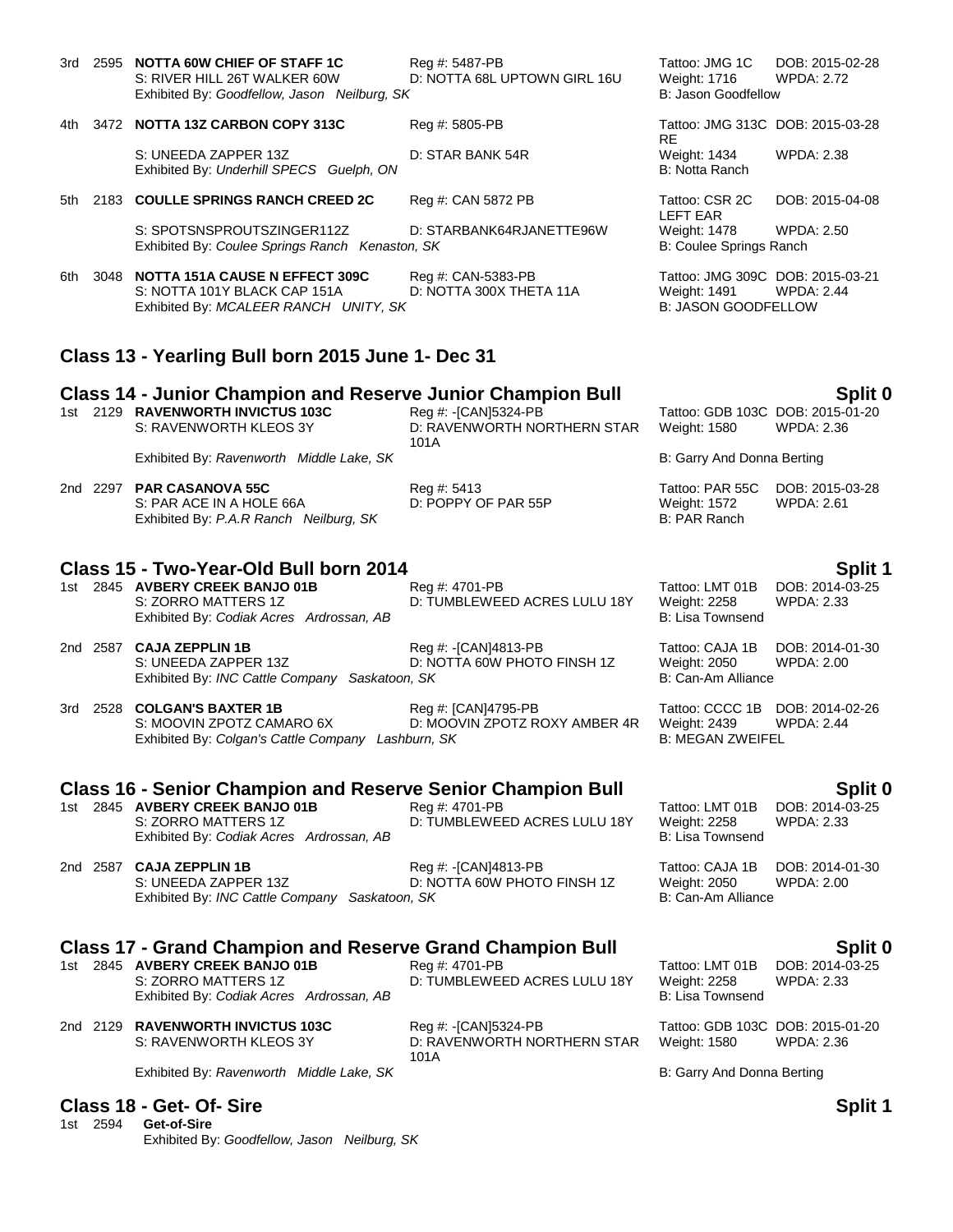| 2nd 2126 | Get-of-Sire                              |  |
|----------|------------------------------------------|--|
|          | Exhibited By: Ravenworth Middle Lake, SK |  |
|          |                                          |  |

- 3rd 3044 **Get-of-Sire** Exhibited By: *MCALEER RANCH UNITY, SK*
	- 2290 **Get-of-Sire** Exhibited By: *P.A.R Ranch Neilburg, SK*

2402 **Get-of-Sire** Exhibited By: *River Hill Farm Neilburg, SK*

- 2523 **Get-of-Sire** Exhibited By: *Colgan's Cattle Company Lashburn, SK*
- 2804 **Get-of-Sire** Exhibited By: *Johner Stock Farm Maidstone, SK*

# **Class 19 - Breeder´s Herd Split 1**

**Breeder**'s Herd Exhibited By: *Goodfellow, Jason Neilburg, SK*

- 2nd 2121 **Breeder´s Herd** Exhibited By: *Ravenworth Middle Lake, SK*
- 3rd 2293 **Breeder´s Herd** Exhibited By: *P.A.R Ranch Neilburg, SK*
	- 2407 **Breeder´s Herd** Exhibited By: *River Hill Farm Neilburg, SK*
	- 2522 **Breeder´s Herd** Exhibited By: *Colgan's Cattle Company Lashburn, SK*
	- 2807 **Breeder´s Herd** Exhibited By: *Johner Stock Farm Maidstone, SK*
	- 3041 **Breeder´s Herd** Exhibited By: *MCALEER RANCH UNITY, SK*

## **Class 20 - Pair of Bulls Split 1**

|     | 1st 2128 | Exhibited By: Ravenworth Middle Lake, SK           |
|-----|----------|----------------------------------------------------|
|     | 2nd 3470 | Exhibited By: Underhill SPECS Guelph, ON           |
| 3rd | 2586     | Exhibited By: Goodfellow, Jason Neilburg, SK       |
|     | 2288     | Exhibited By: P.A.R Ranch Neilburg, SK             |
|     | 2526     | Exhibited By: Colgan's Cattle Company Lashburn, SK |
|     | 2606     | Exhibited By: MX Ranch Neilburg, SK                |
|     | 2802     | Exhibited By: Johner Stock Farm Maidstone, SK      |
|     | 3047     | Exhibited By: MCALEER RANCH UNITY, SK              |

# **Class 21 - Premier Breeder Split 0**

| 1st 2593 | <b>Premier Breeder</b>                       |  |
|----------|----------------------------------------------|--|
|          | Exhibited By: Goodfellow, Jason Neilburg, SK |  |